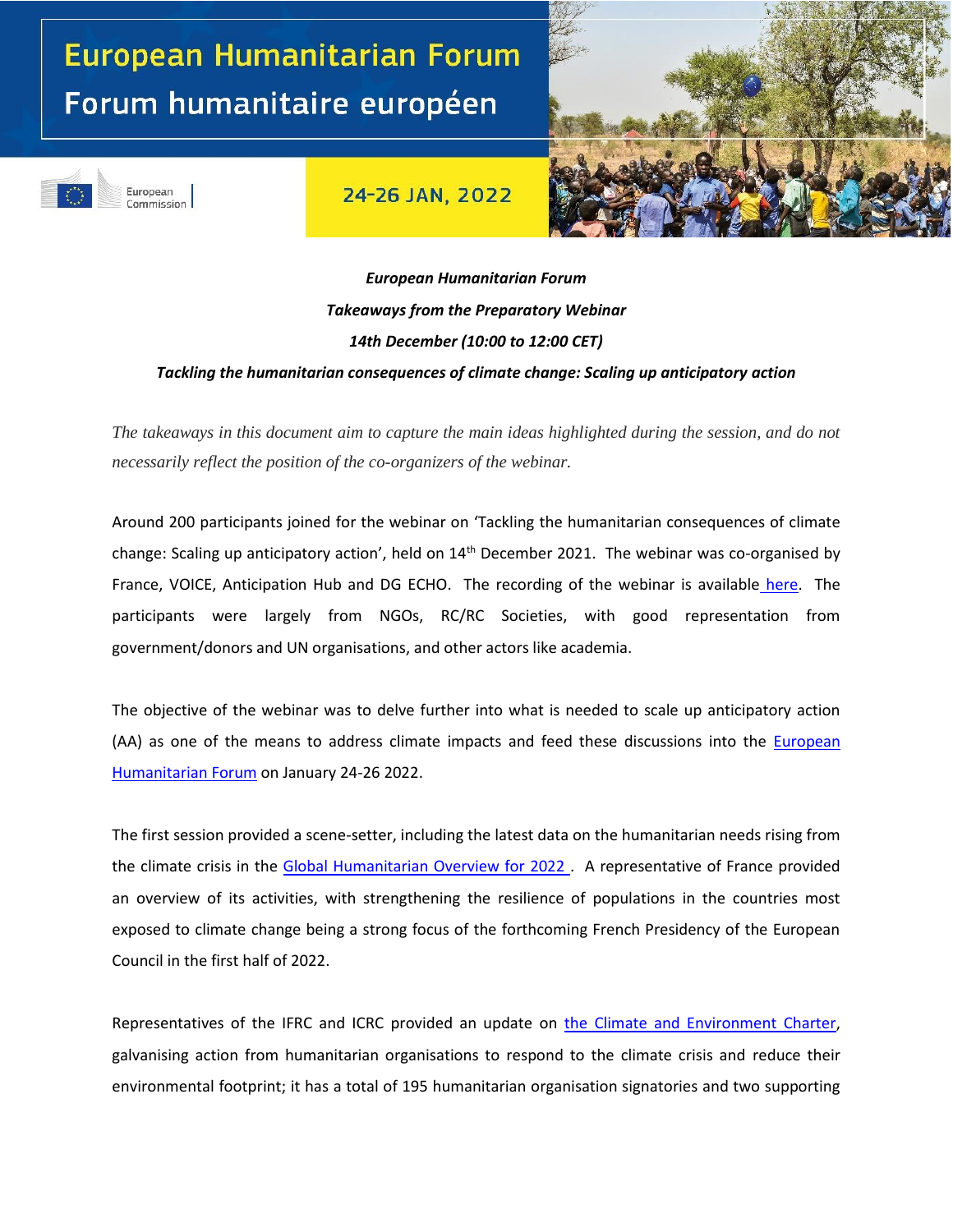countries. The charter does not include specific targets and is meant to inspire actions; signatories are invited to report on its implementation.

VOICE presented its [position paper on climate resilience,](https://voiceeu.org/search?q=NGO+perspective+on+climate+resilience) published on 14/12. VOICE is urging donors to invest more on climate adaptation, in particular AA and disasters risk reduction measures . There are three recommendations for the European Union and its Member States: step up efforts to scale up climate finance aimed at building climate resilience, ensure climate measures include locally-led adaptation actions and prioritize vulnerable and marginalized people, and enhance collaboration among different actors to scale up AA and disasters risk reduction.

UN OCHA [\(on behalf of the Anticipatory Action Task Force](https://www.anticipation-hub.org/exchange/networks-and-forums/anticipatory-action-task-force-aatf) - AATF) presented robust evidence on AA being a faster, more efficient, more impactful and more dignified way to support people at risk of imminent disasters. Five requirements for scaling up AA were highlighted: 1) focus efforts on the 20 countries that represent 80% of global humanitarian needs 2) provide more flexible and more coordinated finance 3) invest more in forecast data and early warning system 4) expand AA to more shocks and understand its use for compounding risks, and 5) localize AA and use local knowledge in the design and application of AA.

An [Anticipation Hub video](https://www.youtube.com/watch?v=h_jCQqv6W38&t=4s) then emphasized the power of learning, coordination and partnership for scaling up AA, calling governments, practitioners and scientists to join the [Anticipation Hub](https://www.anticipation-hub.org/) to facilitate continued knowledge exchange.

A second session presented experiences and updates on AA from the Kenya Red Cross, the National Disaster Risk Management Commission of Ethiopia, the **IGAD Climate Applications and Prediction** [Centre,](https://www.icpac.net/) the Association of Southeast Asian Nations (ASEAN) , [CARE Bangladesh](https://reliefweb.int/report/bangladesh/evaluation-supporting-flood-forecast-based-action-and-learning-sufal-project-2020) [and Concern Worldwide](https://reliefweb.int/report/bangladesh/evaluation-supporting-flood-forecast-based-action-and-learning-sufal-project-2020)  [Bangladesh. A](https://reliefweb.int/report/bangladesh/evaluation-supporting-flood-forecast-based-action-and-learning-sufal-project-2020)t regional level, AA has gained momentum in Asia, with its incorporation in the [ASEAN](https://asean.org/book/asean-agreement-on-disaster-management-and-emergency-response-aadmer-work-programme-2021-2025/)  [agreement on disaster management and response \(AADMER\) work programme.](https://asean.org/book/asean-agreement-on-disaster-management-and-emergency-response-aadmer-work-programme-2021-2025/) Experiences from IGAD show that it is crucial to link early warnings to early actions within institutionalized frameworks and plans; global initiatives such as the [Risk-informed Early Action Pa](https://www.early-action-reap.org/)rtnership (REAP) and [Anticipation Hub](https://www.anticipation-hub.org/exchange/networks-and-forums/anticipatory-action-task-force-aatf) are key in advancing this agenda. The Kenyan Red Cross shared how they are currently activating [Early](https://www.anticipation-hub.org/experience/anticipatory-action-in-the-world/kenya)  [Action Protocols](https://www.anticipation-hub.org/experience/anticipatory-action-in-the-world/kenya) [for drought.](https://www.anticipation-hub.org/experience/anticipatory-action-in-the-world/kenya) Ethiopia outlined their efforts to develop a national Early Warning System that is multi-hazard, multi-sectoral and area specific. A national experience in Bangladesh shows that AA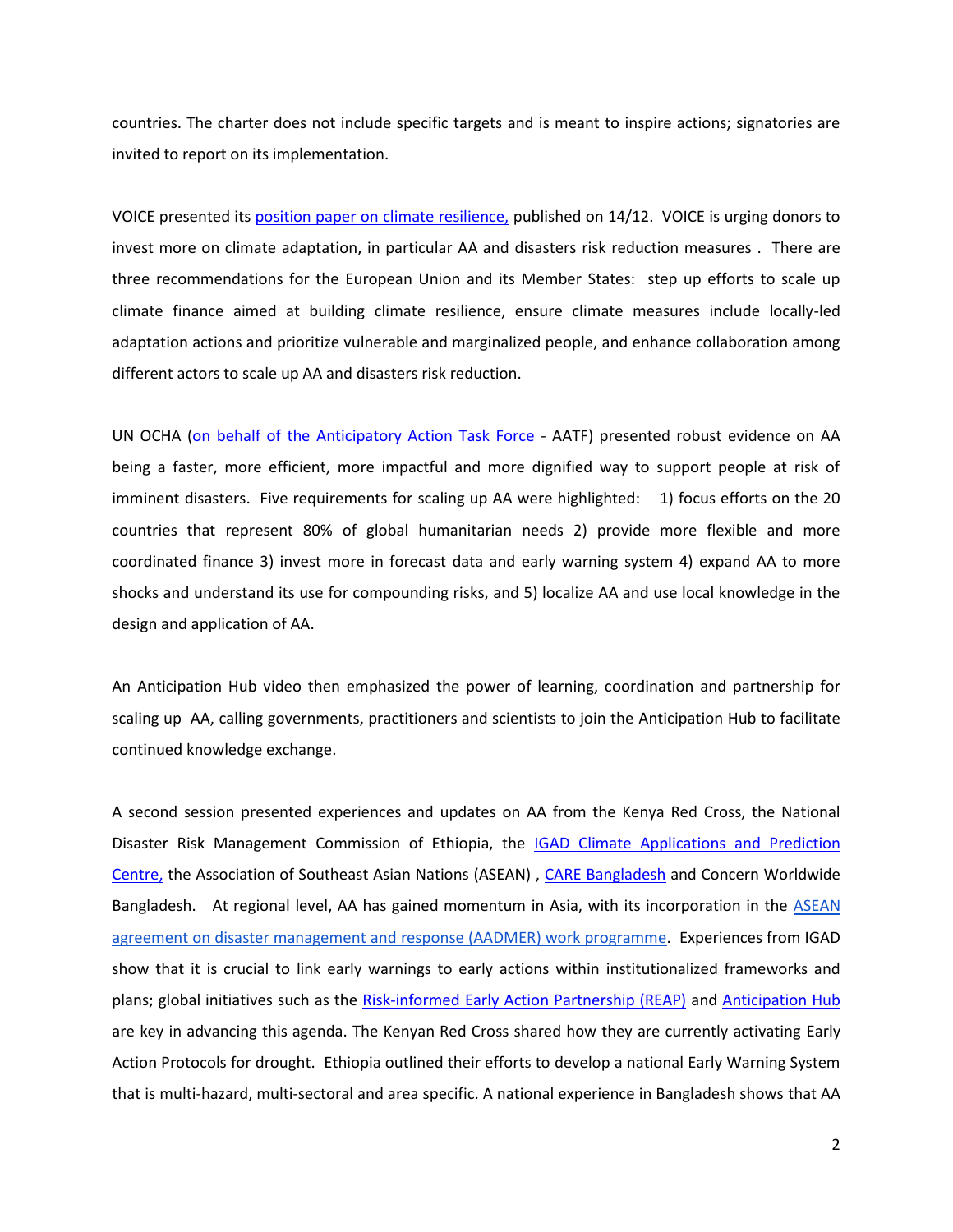needs to be in line with the national disaster risk management framework and that there is a need to apply a 'climate lens' in multi hazard analysis.

The third session was a forward-looking one involving experts from multiple sectors to look at what is needed to close the identified gaps and scale up AA. The AA community is growing fast with the [Global](https://events.anticipation-hub.org/global-dialogue-platform-2021/agenda/)  [Dialogue Platform](https://events.anticipation-hub.org/global-dialogue-platform-2021/agenda/) on Anticipatory Humanitarian Action (hosted by the Anticipation Hub, co-organized by FAO and WFP) attracting 1100 participants in the week of Dec  $7<sup>th</sup>$  to Dec  $9<sup>th</sup>$ , ready to support the work to scale up of AA and its integration/grounding in disaster risk management.

The following is a list of key takeaways for each priority area:

## **Generate an evidence base and promote exchanging knowledge to improve and expand AA:**

- **Invest in monitoring, evaluation and learning (MEL) systems.** WFP has developed a comprehensive [MEL](https://www.anticipation-hub.org/Documents/Manuals_and_Guidelines/WFP-FbF-MEGuide-Oct2021.pdf) [guidance on AA](https://www.anticipation-hub.org/Documents/Manuals_and_Guidelines/WFP-FbF-MEGuide-Oct2021.pdf) to generate evidence. Donors can help to expand the evidence base and fund research to expand and improve AA programming, e.g. for fragile, conflict-affected areas, epidemics and health, with a view to address compound risks. .
- **Improve gender sensitivity of AA and how to better link it to social protection.** Addressing these gaps will help to improve and expand AA programming.

**Maximize the use of risk analysis and foresight to enable AA at the national level with impact-based forecasting** 

- **Improving the understanding of the potential impacts of severe hydrometeorological events is of key relevance to disaster reduction and civil protection agencies.** There is a need to 'provide a forecast that is useful, usable and used'. Forecasts not just of what the weather will BE, but of what the weather will DO are vital to save lives and livelihoods. The World Meteorological Organization launched a [new edition of its impact-based forecasting guidelines,](https://library.wmo.int/doc_num.php?explnum_id=10936) which emphasises the importance of partnerships between governments, science/academia and practitioners. **A support network of 'translators' from scientific information to operations and policy is needed at national and local level.**
- Copernicus Emergency Management System (EMS) lessons learned for AA (Global Flood Awareness [System\)](https://www.globalfloods.eu/) by the European Commission Joint Research Centre: the Red Cross Red Crescent is using Copernicus in six countries for its **DREF** operations, with ongoing efforts to improve forecasts and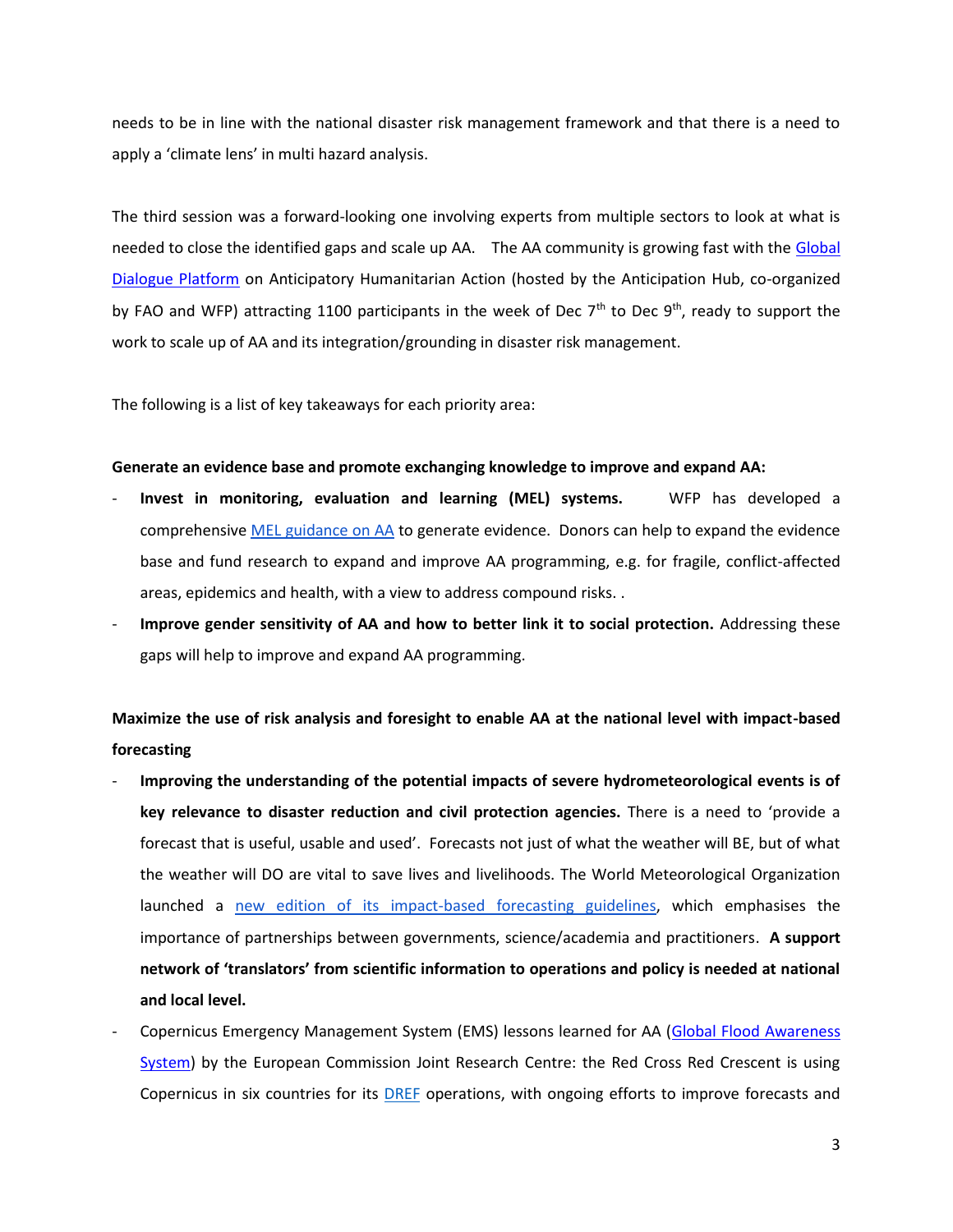co-produce early action plans with national authorities, for example in [Uganda.](https://www.anticipation-hub.org/news/the-coproduction-of-the-early-action-protocol-for-floods-in-uganda-a-model-of-strong-collaboration-for-the-effective-scale-up-of-fbf) There are plans to expand the use of other EMS systems for AA.

**Mainstream AA at country and regional level across Disaster Risk Management and Climate Change Adaptation frameworks)**

- **In order for AA to be sustainable, it ultimately needs to be integrated into regional and national disaster risk management and climate change adaptation frameworks and processes.** In some cases this will require technical assistance and support for capacity strengthening.
- Nepal experience: Nepal recently established a [national disaster risk financing strategy.](https://documents1.worldbank.org/curated/en/694721593413989266/pdf/National-Disaster-Risk-Financing-Strategy-2020.pdf) It seeks to combine various risk financing instruments and link them, where appropriate and feasible, to AA. Establishing triggers, clarifying roles and responsibilities and exchanging knowledge on what works and what does not are major challenges. Nepal encouraged the EU and its Member States to support initiatives that help to advance the AA agenda, such as REAP.
- UNDRR experience on the implementation of the Africa Road Map for Improving the Availability, [Access and Use of Disaster Risk Information for Early Warning and Early Action.](https://www.undrr.org/publication/africa-road-map-improving-availability-access-and-use-disaster-risk-information-early) Some implementing lessons learned are the need to ensure a framework with roles and responsibilities, including the role of donors, equip stakeholders with tools to exchange relevant data and information for impact-based forecasting, and link to contingency plans.

**Enable flexible and predictable financing for AA and integrate across the climate, humanitarian, and development nexus** 

- **Donors should make AA a key priority, scale up funding and mainstream the approach across their organizations. Investment should be directed not only to funds for AA but to build local capacities, to enable AA in the first place. The EHF provides a good stage to encourage a broader engagement.**
- Example Germany: Building on the UN [OCHA](https://www.unocha.org/high-level-humanitarian-event-anticipatory-action-commitment-act-ahead-crises) [high-level event](https://www.unocha.org/high-level-humanitarian-event-anticipatory-action-commitment-act-ahead-crises) in September 2021, AA will be a priority for Germany during its G7 Presidency in 2022. Germany looks forward to creating synergies with France and EC on the AA agenda at the EHF.
- Example InsuResilience Global Partnership: As humanitarians begin to act earlier, how can we make greater use of risk finance to provide the necessary funding for AA? Three key issues need to solved: